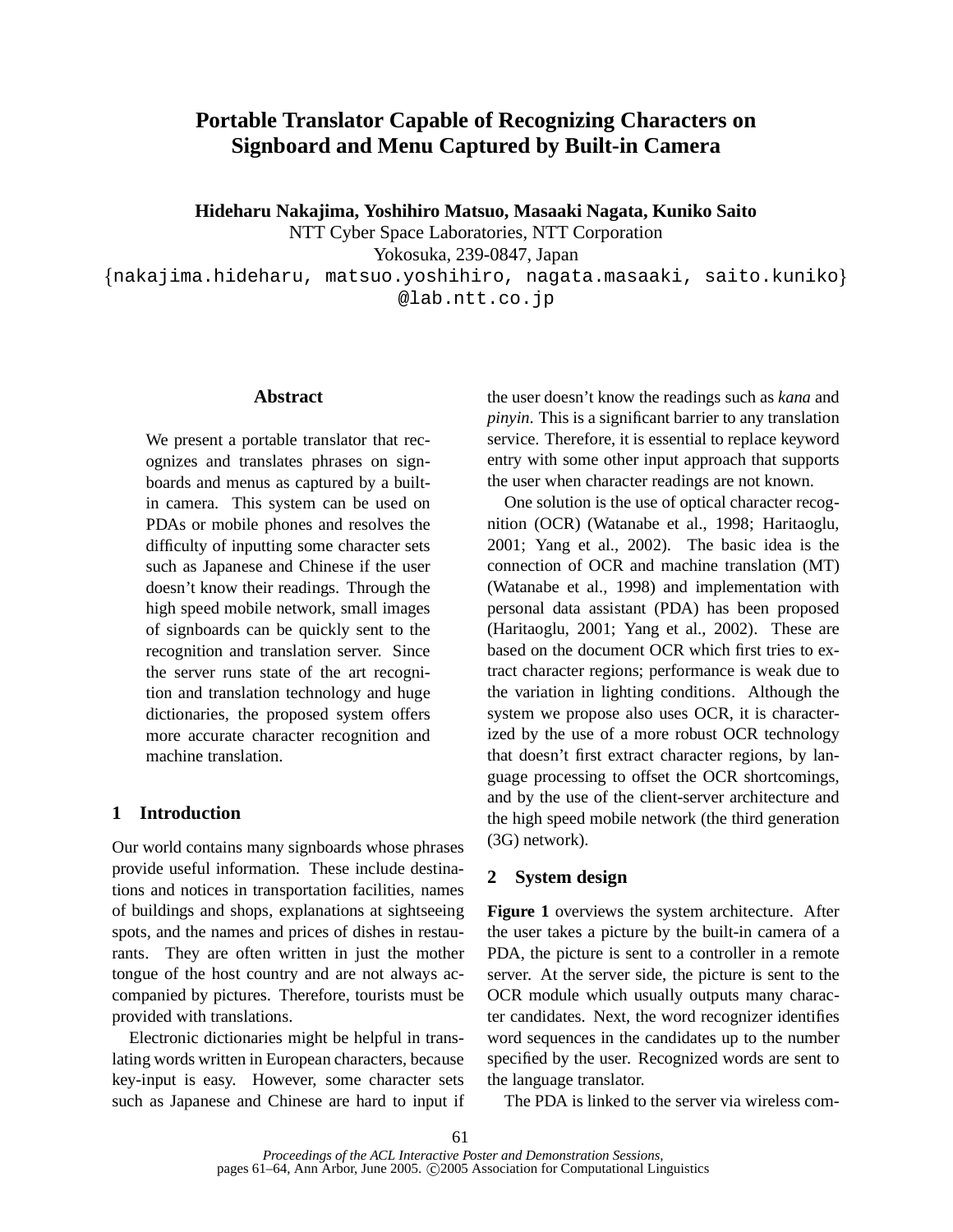

Figure 1: System architecture: http protocol is used between PDAs and the controller.

munication. The current OCR software is Windowsbased while the other components are Linux programs. The PDA uses Windows.

We also implemented the system for mobile phones using the i-mode and FOMA devices provided by NTT-DoCoMo.

#### **3 Each component**

### **3.1 Appearance-based full search OCR**

Research into the recognition of characters in natural scenes has only just begun (Watanabe et al., 1998; Haritaoglu, 2001; Yang et al., 2002; Wu et al., 2004). Many conventional approaches first extract character regions and then classify them into each character category. However, these approaches often fail at the extraction stage, because many pictures are taken under less than desirable conditions such as poor lighting, shading, strain, and distortion in the natural scene. Unless the recognition target is limited to some specific signboard (Wu et al., 2004), it is hard for the conventional OCR techniques to obtain sufficient accuracy to cover a broad range of recognition targets.

To solve this difficulty, Kusachi et al. proposed a robust character classifier (Kusachi et al., 2004). The classifier uses appearance-based character reference pattern for robust matching even under poor capture conditions, and searches the most probable



Figure 2: Many character candidates raised by appearance-based full search OCR: Rectangles denote regions of candidates. The picure shows that candidates are identified in background regions too.

region to identify candidates. As full details are given in their paper (Kusachi et al., 2004), we focus here on just its characteristic performance.

As this classifier identifies character candidates from anywhere in the picture, the precision rate is quite low, i.e. it lists a lot of wrong candidates. **Figure 2** shows a typical result of this OCR. Rectangles indicate erroneous candidates, even in background regions. On the other hand , as it identifies multiple candidates from the same location, it achieves high recall rates at each character position (over 80%) (Kusachi et al., 2004). Hence, if character positions are known, we can expect that true characters will be ranked above wrong ones, and greater word recognition accuracies would be achieved by connecting highly ranked characters in each character position. This means that location estimation becomes important.

#### **3.2 Word recognition**

Modern PDAs are equipped with styluses. The direct approach to obtaining character location is for the user to indicate them using the stylus. However, pointing at all the locations is tiresome, so automatic estimation is needed. Completely automatic recognition leads to extraction errors so we take the middle approach: the user specifies the beginning and ending of the character string to be recognized and translated. In **Figure 3**, circles on both ends of the string denote the user specified points. All the locations of characters along the target string are estimated from these two locations as shown in Figure 3 and all the candidates as shown in Figure 2.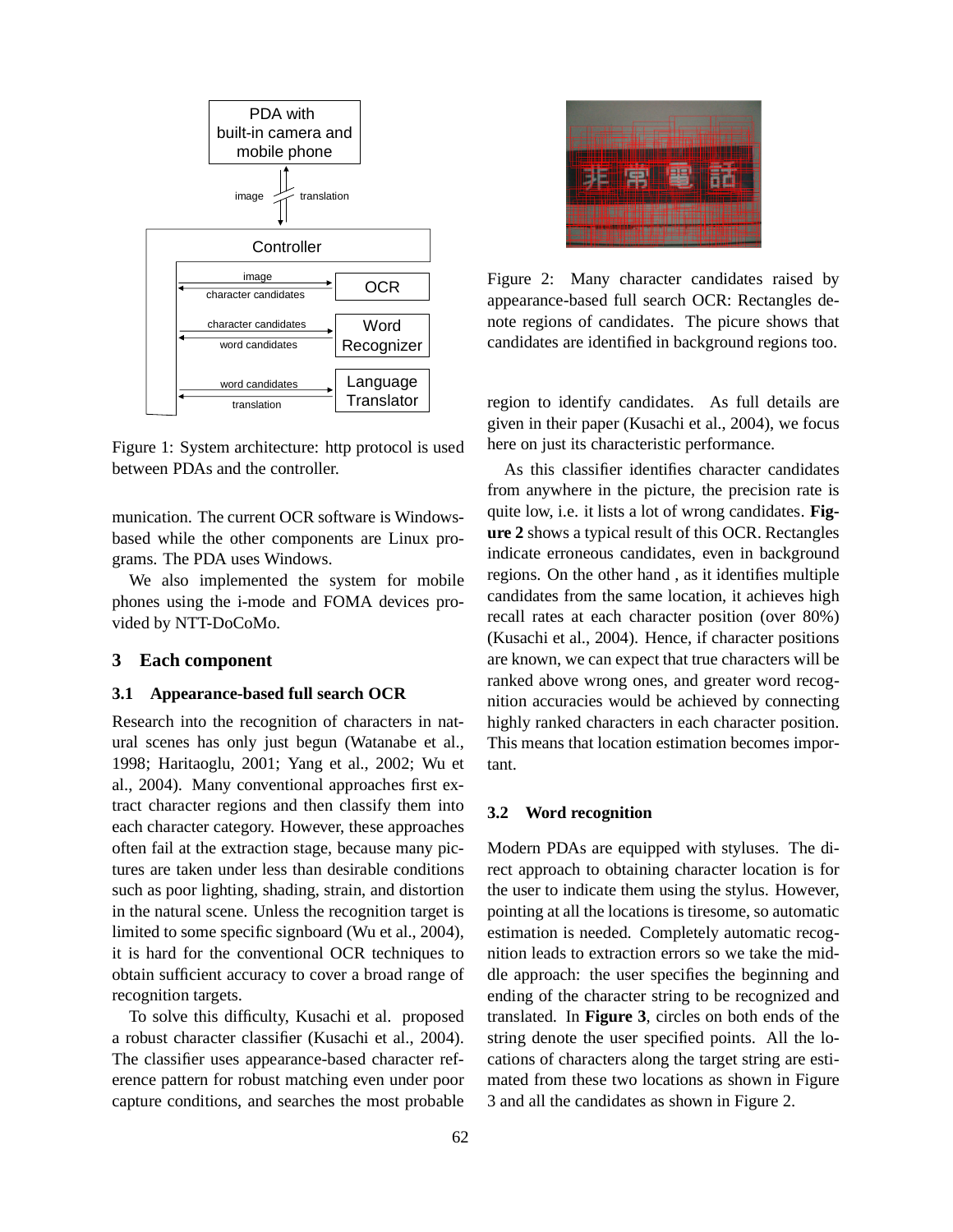

Figure 3: Two circles at the ends of the string are specified by the user with stylus. All the character locations (four locations) are automatically estimated.

### **3.2.1 Character locations**

Once the user has input the end points, assumed to lie close to the centers of the end characters, the automatic location module determines the size and position of the characters in the string. Since the characters have their own regions delineated by rectangles and have x,y coordinates (as shown in Figure 2), the module considers all candidates and rates the arrangement of rectangles according to the differences in size and separation along the sequences of rectangles between both ends of the string. The sequences can be identified by any of the search algorithms used in Natural Language Processing like the forward Dynamic Programming and backward A\* search (adopted in this work). The sequence with the highest score, least total difference, is selected as the true rectangle (candidate) sequence. The centers of the rectangles are taken as the locations of the characters in the string.

#### **3.2.2 Word search**

The character locations output by the automatic location module are not taken as specifying the correct characters, because multiple character candidates are possible at the same location. Therefore, we identify the words in the string by the probabilities of character combinations. To increase the accuracy, we consider all candidates around each estimated location and create a character matrix, an example of which is shown in **Figure 4**. At each location, we rank the candidates according to their OCR scores, the highest scores occupy the top row. Next, we apply an algorithm that consists of similar character matching, similar word retrieval, and word sequence search using language model scores

| $1\,2\,3$ | $\overline{4}$ |
|-----------|----------------|
| 非吊電詰      |                |
| 乍常雷話      |                |
| 匪亮雪聞      |                |
| 罪席亀諸      |                |
| 主呈巴間      |                |
|           |                |

Figure 4: A character matrix: Character candidates are bound to each estimated location to make the matrix. Bold characters are true.

(Nagata, 1998).

The algorithm is applied from the start to the end of the string and examines all possible combinations of the characters in the matrix. At each location, the algorithm finds all words, listed in a word dictionary, that are possible given the location; that is, the first location restricts the word candidates to those that start with this character. Moreover, to counter the case in which the true character is not present in the matrix, the algorithm identifies those words in the dictionary that contain characters similar to the characters in the matrix and outputs those words as word candidates. The connectivity of neighboring words is represented by the probability defined by the language model. Finally, forward Dynamic Programming and backward A\* search are used to find the word sequence with highest probability. The string in the Figure 3 is recognized as "非常電話."

#### **3.3 Language translation**

Our system currently uses the ALT-J/E translation system which is a rule-based system and employs the multi-level translation method based on constructive process theory (Ikehara et al., 1991). The string in Figure 3 is translated into "Emergency telephones."

As target language pairs will increased in future, the translation component will be replaced by statistical or corpus based translators since they offer quicker development. By using this client-server architecture on the network, we can place many task specific translation modules on server machines and flexibly select them task by task.